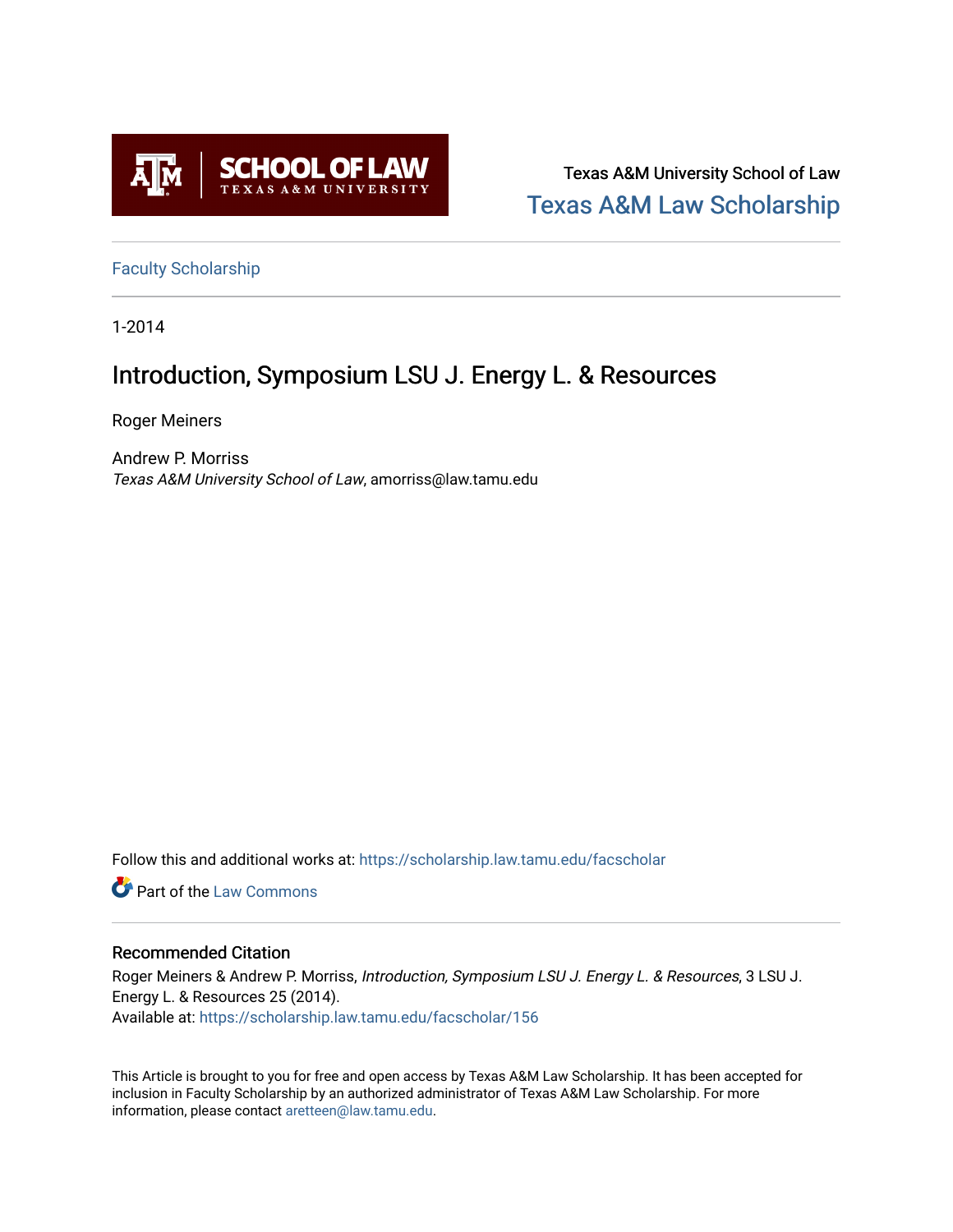## **INTRODUCTION**

## *Roger Meiners & Andrew P. Morriss\**

The intersection of property rights and energy resource development is an increasingly important, and contentious, area of the law. From local fracking ordinances to federal overrides of state sovereignty in permitting multistate infrastructure projects, the law is in flux. In this symposium, a group of lawyers, law professors, and economists were gathered to look at some of these issues.

The first article, **by** Andrew Morriss, Roy Brandys, and Michael Barron, addresses problems that arise when infrastructure easements make involuntary cotenants out of utilities and landowners. The law has developed a variety of methods for resolving such conflicts in other contexts, but eminent domain removes those from the infrastructure easement cases. The article examines how to provide substitute mechanisms **by** restructuring eminent domain law.

Next, Gerald Korngold's article focuses on the relatively new development of conservation easements and their interaction with the development of fracking. Hence, we have the peculiar result of energy developers wanting to frack for natural gas below the surface of land subject to a conservation easement that did not envision such technology. Similar possible conflicts involve wind or solar energy developments on land subject to conservation easements. As conservation easements are in vogue and are already applied to an area greater than the size of Indiana, the potential for conflicts with desires to develop energy products is likely to increase. As most easements do not address unexpected energy development issues and are silent on the matter, it is likely to fall to the courts to decide how to resolve such disputes. Elements of contract and property law come into play, and non-parties to the original easement may have a stake in a current dispute. While there are a small number of cases directly on point, some of which are complex, there is a rich history of case law in related areas,

**<sup>\*</sup>** Meiners is Goolsby-Rosenthal Chair in Economics and Law, University of Texas at Arlington and Senior Fellow, Property and Environment Research Center, Bozeman, Montana. B.A., Washington State University; M.A., University of Arizona; Ph.D. (Economics), Virginia Tech; **J.D.,** University of Miami. Morriss is Dean & Anthony G. Buzbee Dean's Endowed Chairholder, Texas A&M University School of Law, and Senior Fellow, Property and Environment Research Center, Bozeman, Montana. A.B., Princeton University: J.D., M. Pub. Aff., University of Texas; Ph.D. (Economics), Massachusetts Institute of Technology. Support from the Searle Freedom Trust for the conference that resulted in this collection of papers is gratefully acknowledged.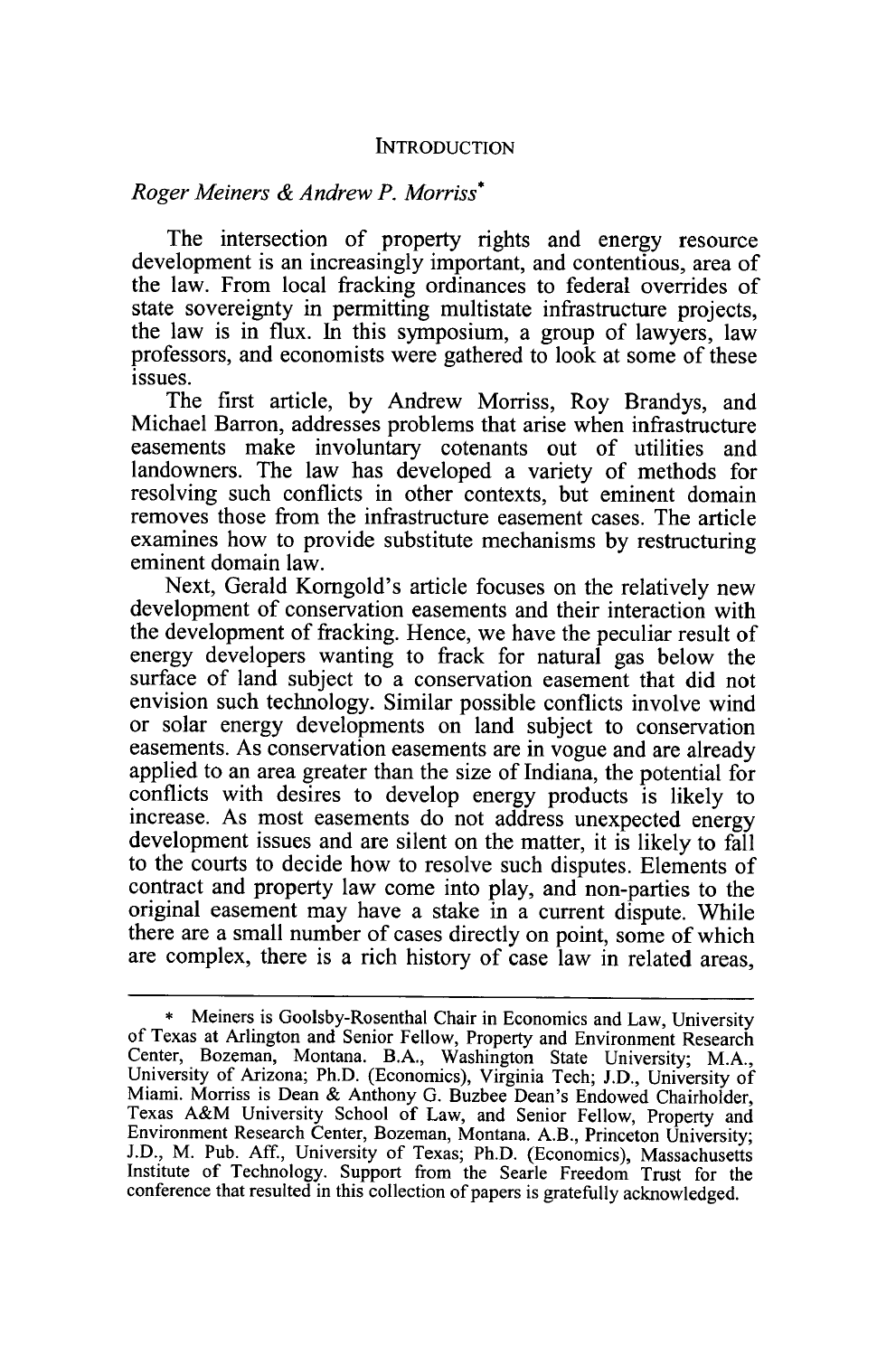such as restrictions on drilling for oil in real estate developments that can be considered for guidance.

As new forms of energy development have expanded, state responses have varied. Some states effectively ban fracking, while others allow it with assorted regulatory controls. Currently, the industry is subject to a mix of federal and state controls. Jonathan Adler addresses the problems that arise from a balkanized approach to matters that are global or national. Adler reviews the structure of federal environmental law and the important role the states play in that regard. He then considers constitutional issues that arise from the Supremacy Clause and the Dormant Commerce Clause. The latter, in particular, comes into play as states attempt to interfere with interstate commerce. Case law in the area indicates little tolerance for state actions concerning environmental protection or for the sale or use of energy products that serve to discriminate in commerce. While this is not unexpected, Adler also argues that state renewable portfolio standards, requiring that a percent of electricity come from "renewable" sources, may be on thin constitutional ice. Similarly, California's low-carbon fuel standards may face constitutional scrutiny.

The federal government owns much of the western United States. Federal lands contain significant energy resources, but regulatory policies effectively ban much development. Shawn Regan and Terry Anderson argue that federal policy similarly effectively prevents American Indians from developing energy resources on reservations. Many reservations are in remote locations that are rarely scenic enough to attract tourists and have few economic opportunities for residents. Regan and Anderson argue that federal policy prevents Indians from exploiting energy resources, such as coal. These resources are potentially worth billions of dollars to tribal governments and residents. The inability to exploit valuable resources reinforces the poverty inflicted on Indians, as they are denied the rights non-reservation property owners in the United States generally have. Many tribes compound the problem because of weaknesses in their legal regimes with respect to contracts for reservation assets. This highlights a problem common to developing nations more generally: a dearth of effective, meaningful legal regimes that encourage market transactions.

Finally, Roger Meiners and Rafal Czajkowski review a recent development in cost-benefit analysis, which appears to have been institutionalized in the Office of Information and Regulatory Affairs (OIRA) and in federal agencies that follow the analytical framework established **by** OIRA. Congress has long required costbenefit analyses to be performed for impending regulations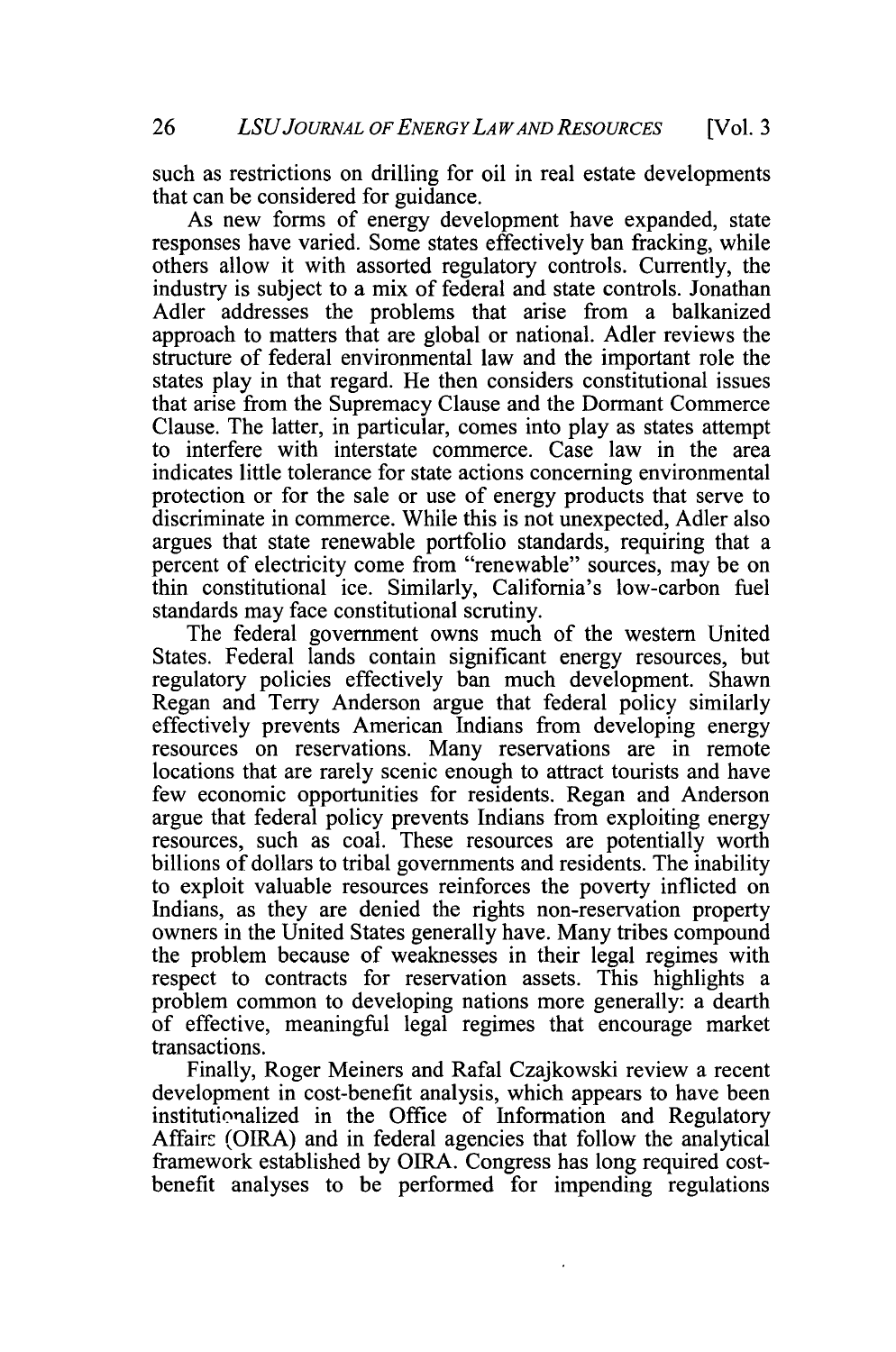expected to impose costs greater than **\$100** million. Regulations need not be rejected because they cannot pass a cost-benefit test, but when expected costs are greater than expected benefits, regulations are, politically, more difficult to justify.

Meiners and Czajkowski argue that in the environmental area, the Obama administration has used assumptions to guarantee that nearly any proposed regulation that restricts the use of coal--generally mandates lower levels of energy use-passes the costbenefit test with flying colors. In many cases, the primary benefit is from reductions in  $CO<sub>2</sub>$  emissions. Reductions in such emissions may **be** desirable policy, but there is no market price for carbon emissions. Lacking a price, **OIRA** and other agencies have simply adopted a price which they label "the social cost of carbon," based on a review **by** a panel of experts. This is not a recognized method for determining prices and might constitute economic malpractice except that economics, unlike accounting, does not have formal rules. Even if there were a consensus that carbon emissions should be restrained, economists cannot put a credible "price" on the value of reduced emissions with current data. As a result, the costbenefit exercise has become **highly** politicized, defeating the purpose of the exercise.

Together these articles identify and canvass multiple areas of tension within the intersection of energy and property law. As new forms of energy development continue to unfold, the need for the law to adapt to these new circumstances will require additional adaptation.